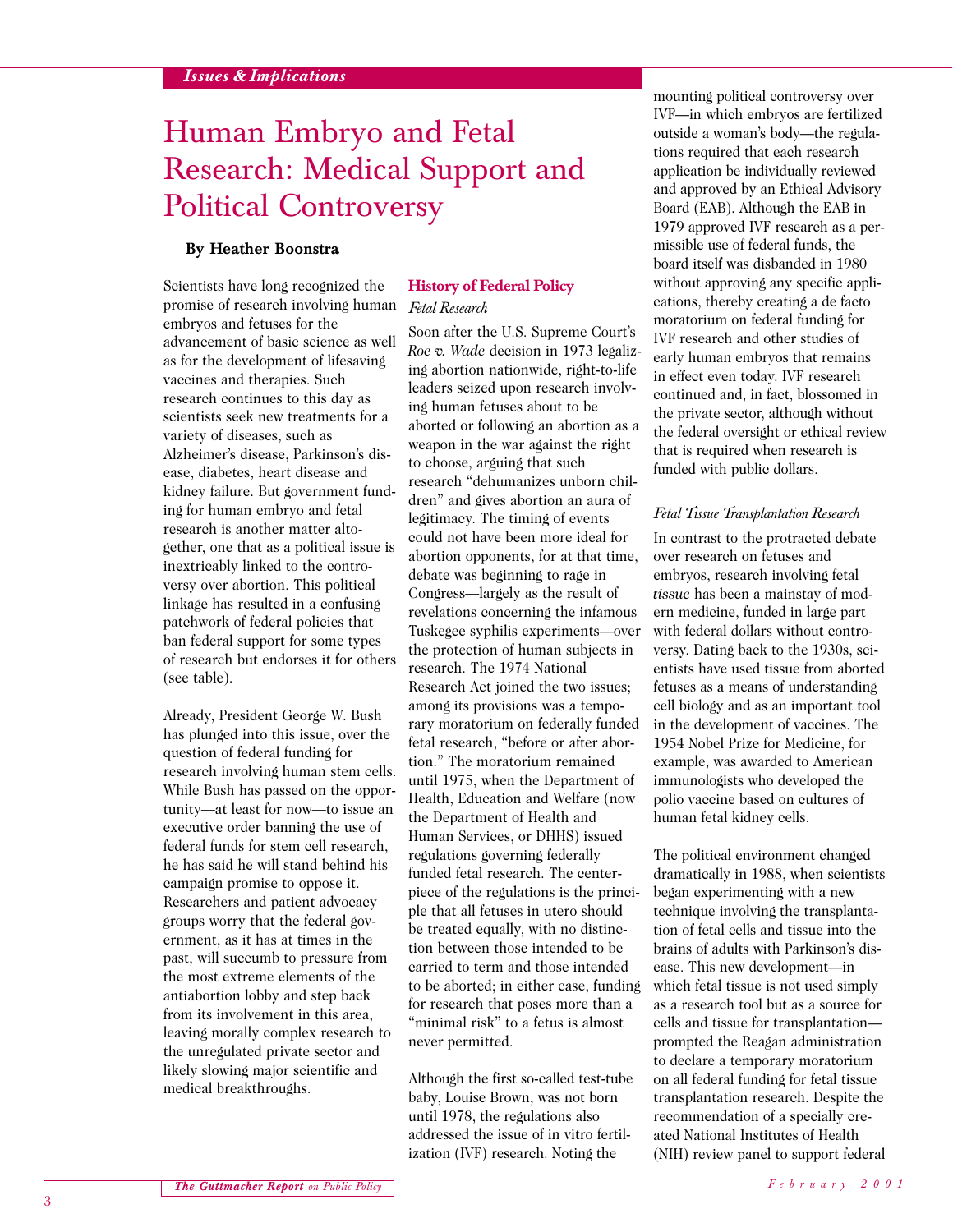#### **RESEARCH INVOLVING HUMAN EMBRYOS AND FETUSES**

|                                                                  | <b>DEFINITION</b>                                                                                                                                                                                                                                                                                                                                                                                                                                                       | USE                                                                                                                                                                                                                                                                                                                                  | Status of Federal Funding                                                                                                                                                                                                                                                                                                                                                                                                                                                                             |
|------------------------------------------------------------------|-------------------------------------------------------------------------------------------------------------------------------------------------------------------------------------------------------------------------------------------------------------------------------------------------------------------------------------------------------------------------------------------------------------------------------------------------------------------------|--------------------------------------------------------------------------------------------------------------------------------------------------------------------------------------------------------------------------------------------------------------------------------------------------------------------------------------|-------------------------------------------------------------------------------------------------------------------------------------------------------------------------------------------------------------------------------------------------------------------------------------------------------------------------------------------------------------------------------------------------------------------------------------------------------------------------------------------------------|
| FETAL RESEARCH                                                   | An umbrella term<br>encompassing the study<br>of fetuses ( <i>in utero</i> or <i>ex</i><br><i>utero</i> ) or the use of fetal<br>cells and tissues general-<br>ly obtained from<br>induced abortions.                                                                                                                                                                                                                                                                   | Used in the devel-<br>opment of vac-<br>cines and to study<br>aspects of cell<br>physiology and<br>human develop-<br>ment.                                                                                                                                                                                                           | Allowed in accordance with 1974<br>law and subsequent regulations,<br>which prohibit researchers from<br>having any involvement in the<br>decision to terminate a pregnancy<br>or assessing fetal viability and for-<br>bid altering the timing or method<br>of abortion for the sake of<br>research and the payment of any<br>inducements that might encourage<br>a woman to have an abortion.                                                                                                       |
| <b>FETAL TISSUE</b><br><b>TRANSPLANTATION</b><br><b>RESEARCH</b> | <b>Research involving trans-</b><br>plantation of multipotent<br>cells (differentiated cells<br>that give rise to more spe-<br>cialized cells) and tissues<br>generally obtained from<br>aborted fetuses.                                                                                                                                                                                                                                                               | Used to develop<br>potential treat-<br>ments for a vari-<br>ety of conditions,<br>such as diabetes<br>and Parkinson's<br>disease.                                                                                                                                                                                                    | Allowed in accordance with 1993<br>law, which ensures informed con-<br>sent, forbids the woman providing<br>the tissue from being paid or know-<br>ing the identity of the recipient, for-<br>bids altering the timing or method<br>of abortion for the sake of research<br>and attempts to avoid the commer-<br>cialization of fetal tissue.                                                                                                                                                         |
| IN VITRO<br><b>FERTILIZATION</b><br><b>RESEARCH</b>              | Research on reproduction<br>in which sperm and egg<br>are combined in a labo-<br>ratory dish, where fertil-<br>ization occurs.                                                                                                                                                                                                                                                                                                                                          | Used to under-<br>stand and develop<br>treatments for<br>infertility; IVF<br>also used for<br>deriving stem cells<br>(see below).                                                                                                                                                                                                    | Effectively prohibited by 1995 law,<br>which blocks funding for any<br>research in which human embryos<br>are destroyed, discarded or know-<br>ingly subjected to serious risk.                                                                                                                                                                                                                                                                                                                       |
| <b>STEM CELL</b><br><b>RESEARCH</b>                              | The study of "undifferen-<br>tiated," or "pluripotent,"<br>stem cells, which are able<br>to divide and form into<br>many different cell types.<br>Stem cells can be derived<br>from aborted fetuses,<br>from embryos created<br>through IVF for the sole<br>purpose of research,<br>from embryos created<br>through IVF but not<br>implanted in women<br>being treated for infertili-<br>ty and through a cloning<br>technique called somatic<br>cell nuclear transfer. | Used to under-<br>stand factors in<br>abnormal human<br>development.<br>Considered poten-<br>tially useful in<br>treating genetic<br>disorders or organ<br>failure and,<br>through transplan-<br>tation, Parkinson's<br>disease, Alzheim-<br>er's disease, spinal<br>cord injury, stroke,<br>burns, heart dis-<br>ease and diabetes. | Allowed in some cases in accor-<br>dance with 1993 law. Strict<br><b>National Institutes of Health</b><br>guidelines permit the use only of<br>cells derived from excess embryos<br>that had been created for fertility<br>treatments and otherwise would<br>be discarded; research involving<br>stem cells derived by cloning may<br>not be funded. Funding for the<br>actual derivation of stem cells<br>from embryos is prohibited by<br>1995 law (see In vitro fertilization<br>research, above). |

fully isolated and cultivated stem cells, which are widely considered to hold enormous promise in treating a range of human diseases. According to former NIH Director Harold Varmus, these breakthroughs in stem cell research could very well bring medical research to the edge of a new frontier.

Armed with an opinion from the DHHS general counsel that the congressional ban applied to embryos themselves but not to the material derived from embryos, NIH has cautiously moved toward funding research involving stem cells. However, while standards have been promulgated and applications accepted, no projects have yet been funded.

## **Medical and Political Opportunities**

The long history of research involving human embryos and fetal tissue shows that major scientific advancements, rather than leading to greater government involvement in this area, have often prompted the government to cut off federal research dollars. But critics argue that government "neutrality" has its shortcomings and that federal withdrawal can have grave implications, not only slowing scientific progress but also depriving privately funded research of government oversight.

In the absence of government oversight, for example, there is concern that infertile persons or couples may be vulnerable to exploitation or that embryos may be used without consent or sold for profit. Funding advocates contend that government involvement creates a more open research environment, ensures that complex research is carried out in an ethically acceptable way and enables the government to respond to situations in which federal regulation is neglected or lacking.

These advocates worry that history is about to repeat itself, and, indeed, it would appear that society once

funding for fetal tissue transplantation research, the moratorium remained in place until 1993, when it was lifted by executive order of the newly elected President William J. Clinton. Later that year, Congress enacted the NIH Revitalization Act, which permits federal funding of fetal tissue transplantation research, but only under certain conditions.

## *Stem Cell Research*

The NIH Revitalization Act of 1993 also cleared the way for federal funding of research involving embryos,

created through IVF, at the earliest stages of development. Little more than a year later, however, Congress retreated from that position and imposed a new ban on federal funding for research in which human embryos are destroyed, discarded or knowingly subjected to serious risk—a ban that effectively blocks funds for IVF research once again.

That ban also quickly collided with a long sought-after scientific breakthrough in stem cell research. In 1998, two groups of scientists announced that they had success- *(Continued on page 14)*